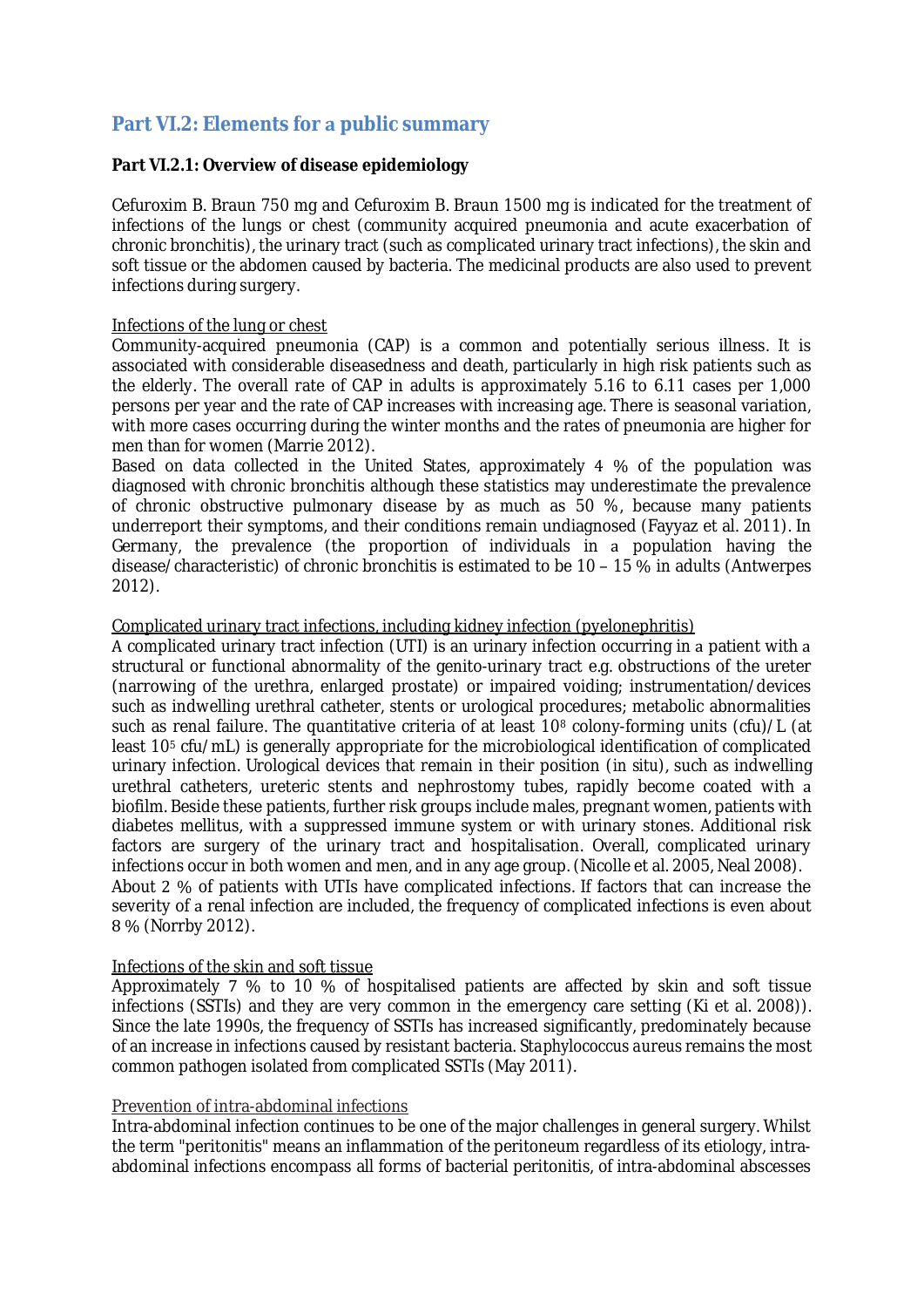and of infections of intra-abdominal organs. The true incidence of secondary bacterial peritonitis is difficult to assess but it is mainly caused by perforation of hollow viscus (e.g. intestines) (Farthmann et al. 1998). Surgical site infections (SSIs) are the most common hospital-acquired infections among surgical patients (Junker et al. 2012). The occurrence of SSIs depends on several parameters such as the patient's condition and degree of contamination. In the United States, an individual subjected to a major operation is expected to carry a 2 % risk of SSI. This rate is substantially higher if the individual undergoes colorectal surgery, with a current rate of  $5\%$  to 30 % for SSIs in colorectal operations (Murray et al. 2010).

Many studies have been carried out to investigate the suitability of cefuroxime for perioperative antibiotic prophylaxis. The data clearly show that cefuroxime is suitable to avoid secondary peritonitis.

#### **Part VI.2.2: Summary of treatment benefits**

#### Infections of the lungs or chest

Although the causes of lung infections such as pneumonia vary by geographic region, infections with bacteria named *Streptococcus pneumoniae* is the most common cause of pneumonia worldwide. Furthermore, these infections may also be associated with death. In 2005, over 60,000 deaths due to pneumonia occurred in the United States. Death rate is highest in patients with community-acquired pneumonia who have to stay in the hospital. The 30-day death rate is of up to 23 percent in such patients. Given the aging population in several regions worldwide, it is expected that the burden of CAP will increase (Marrie 2012). Among the specific group of medicines called cephalosporins cefuroxime is a well-established and important medicine used to treat CAP. Cefuroxime is very effective for the treatment of infections caused by methicillinsusceptible *Staphylococcus aureus.* In patients with moderate or severe exacerbation of chronic bronchitis without an infection caused by a bacterium called *Pseudomonas aeruginosa*, without areas of the lung that are permanently and abnormally widened (bronchiectasis) and without mechanical ventilation, injection/infusion with cephalosporins such as cefuroxime is recommended as stated in official guideline documents (AWMF online 2005).

#### Complicated urinary tract infections, including pyelonephritis

Urinary tract infections (UTIs) are among the most frequent infectious diseases. The designation of complicated urinary tract infections is used when an UTI occurs in an individual in whom specific anatomical or functional abnormalities related to the urinary tract (e.g. obstruction or incomplete voiding) are believed to result in an infection that will be more difficult to treat than an uncomplicated infection (Brown et al. 2007). In line with current guideline documents, infusions/injections of a group of cephalosporins including cefuroxime is very effective for the treatment of complicated urinary tract infections caused by bacteria called Gram-negative bacteria such as *E. coli, Klebsiella pneumoniae* or *Proteus mirabilis* and Grampositive bacteria such as *Staphylococci* and *Streptococci* (Grabe 2011)*.*

## Infections of the skin and soft tissues and abdominal infections

In recent years the frequency of infections caused by resistant bacteria increased which made treatment with antibacterial medicines more difficult. However and especially for skin and soft tissue infections affecting the head and hand, cefuroxime is the recommended empirical medicine of choice if infections with *Haemophilus* are suspected and in case of severe courses of the disease (Ki et al. 2008).

## Prevention of intra-abdominal infections

Intra-abdominal infection continues to be one of the major challenges in general surgery. Surgical site infections are associated with increased hospital length of stay, increased risk of death, and decreased health-related quality of life. With the introduction of antibacterial medicines used for the prevention of infections accompanied with surgery, the frequency of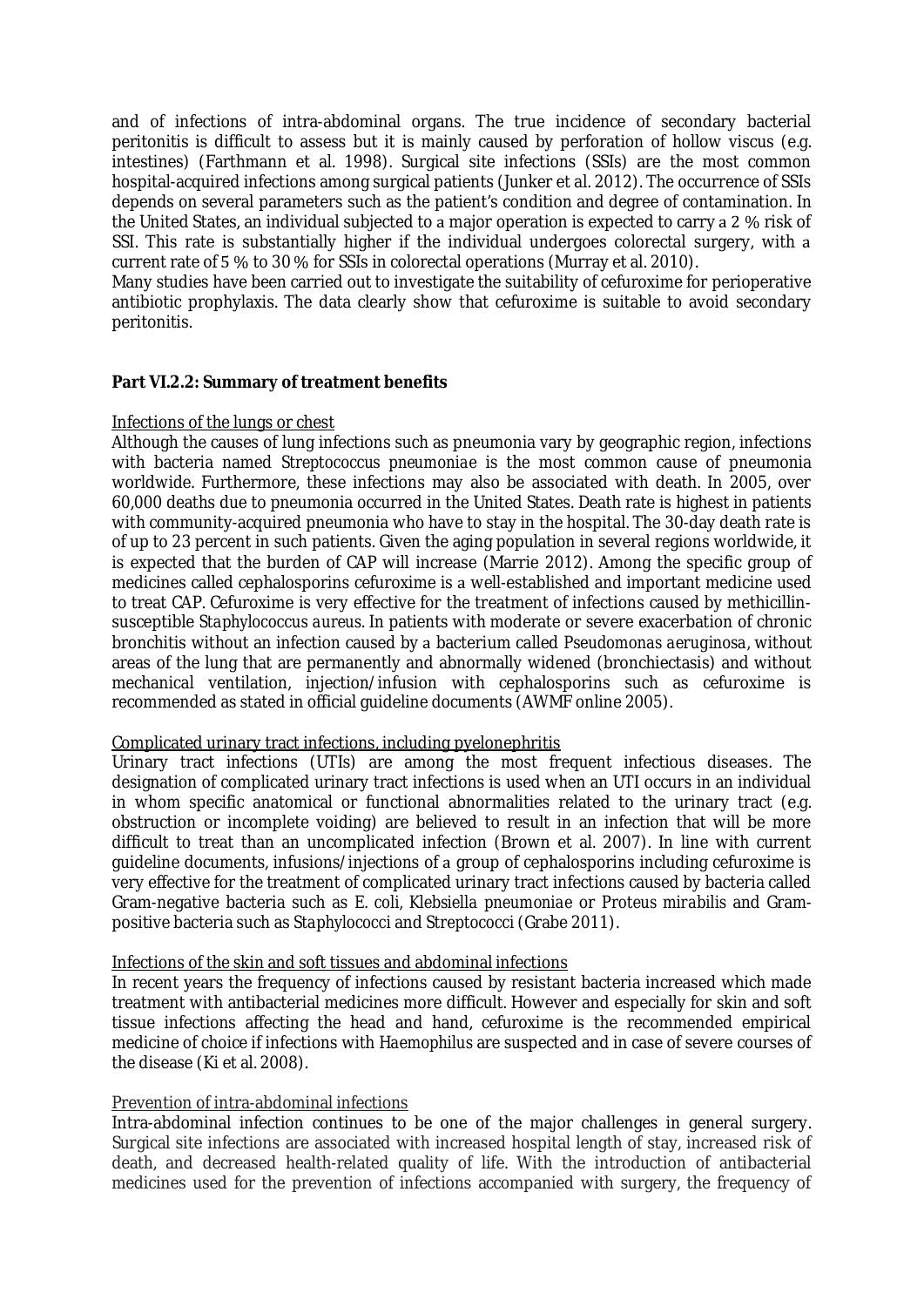these infections markedly decreased. Cefuroxime - often in combination with further antibacterial medicines - was successful against several bacterial strains and is recommended for the prevention of infections associated with several surgical interventions (Junker et al. 2012, Gordillo et al. 2008). With regard to mild to moderate infections of the abdomen, combination treatment with cefuroxime is assigned to be preferable to other treatment regimens as stated in official and current guideline documents (Solomkin et al. 2010).

## **Part VI.2.3: Unknowns relating to treatment benefits**

Cefuroxime is an antibiotic. As acquired resistance may vary geographically and with time, consideration should be given to any new official (local) information/guidelines.

## **Part VI.2.4: Summary of safety concerns**

The important risks identified for Cefuroxim B.Braun 750 mg and Cefuroxim B.Braun 1500 mg presented below are also adequately described in the respective product information.

| <b>Risk</b>      | What is known                                                                                                                                                                                                                                                                                                                                                                                                                                                                                                                                                                                                                                                                                                                                                                                                                                                                                                                                                                                                                                                                                                                                                                                                                   | Preventability                                                                                                                                                                                                                                                                                                                                  |
|------------------|---------------------------------------------------------------------------------------------------------------------------------------------------------------------------------------------------------------------------------------------------------------------------------------------------------------------------------------------------------------------------------------------------------------------------------------------------------------------------------------------------------------------------------------------------------------------------------------------------------------------------------------------------------------------------------------------------------------------------------------------------------------------------------------------------------------------------------------------------------------------------------------------------------------------------------------------------------------------------------------------------------------------------------------------------------------------------------------------------------------------------------------------------------------------------------------------------------------------------------|-------------------------------------------------------------------------------------------------------------------------------------------------------------------------------------------------------------------------------------------------------------------------------------------------------------------------------------------------|
| Hypersensitivity | Hypersensitivity reactions have<br>been reported in less than 1%<br>of the patients treated with<br>Cefuroxime for Injection, USP<br>and include rash (1 in 125).<br>Pruritus and urticaria occurred<br>in fewer than 1 in 250 patients,<br>and, as with other<br>cephalosporins, rare cases of<br>anaphylaxis, drug fever,<br>erythema multiforme,<br>interstitial nephritis, toxic<br>epidermal necrolysis, and<br>Stevens-Johnson syndrome<br>have also been observed<br>(Cefuroxime for Injection, USP).<br>Skin hypersensitivity and<br>pyrexia were noted only in 26<br>cases (2.5%) of the total 1,057<br>cases treated with cefuroxime<br>in open and double-blind<br>clinical studies <sup>1</sup> . Serum<br>sickness-like reactions (type III<br>hypersensitivity reaction) can<br>rarely observed after multiple<br>courses of antibiotics. It has<br>been shown to be a risk factor<br>and may increase the frequency<br>of serum sickness-like<br>reactions <sup>2</sup> .<br>Bilateral renal cortical necrosis<br>developed after receiving 7<br>doses cefuroxime over 4<br>treatment days. The proposed<br>mechanism of renal cortical<br>necrosis is a hypersensitivity<br>reaction <sup>3</sup> . In addition | Yes, by not receiving Cefuroxim<br>B.Braun 750 mg and Cefuroxim<br>B.Braun 1500 mg. Of note, the<br>prohibition of treatment in affected<br>patients is adequately described in<br>the respective product information.<br>Yes, careful evaluation of each<br>patient's medical history before<br>beginning of treatment is highly<br>advisable. |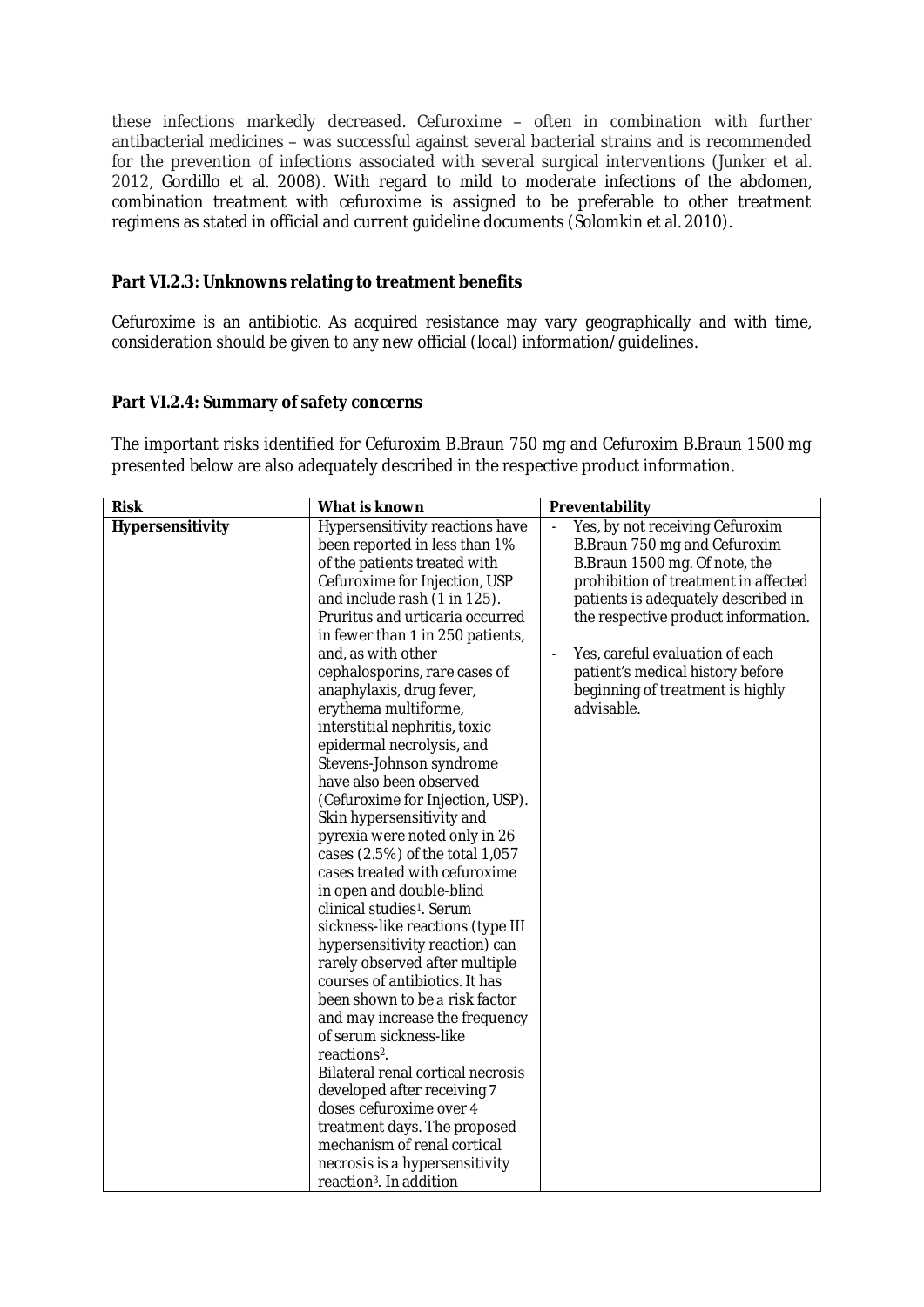|                                                                           | cefuroxime induced<br>lymphomatoid hypersensitivity<br>reaction <sup>4</sup> .<br>1. Nakagawa K.: Review: New antibiotics<br>series I: Cefuroxime. Jpn.J.Antibiot. 1982;<br>35(2): 283-295.<br>2. Baniasadi S., Fahimi F., Mansouri D.:<br>Serum sickness-like reaction associated<br>with cefuroxime and ceftriaxone. The<br>Annals of Pharmacotherapy 2007; 41:<br>1318-1319.<br>3. Manley H.J., Bailie G.R., Eisele G.:<br>Bilateral renal cortical necrosis<br>associated with cefuroxime axetil.<br>Clinical Nephrology 1998; 49(4): 268-<br>270.<br>4. Saed S.A.M., Bazza M., Zaman M., Ryatt<br>K.S.: Cefuroxime induced lymphomatoid<br>hypersensitivity reaction.<br>Postgrad.Med.J. 2000; 76: 577-579.                                                                                                                                                                                                                                                                                                                                                                                                                                                                                                                                                                                                                                                                                                                                                            |                                                                                                                                                                                                                                                                                                                                                                                                                                                                                                                                                                                                                                                                                                                                                                                                        |
|---------------------------------------------------------------------------|-----------------------------------------------------------------------------------------------------------------------------------------------------------------------------------------------------------------------------------------------------------------------------------------------------------------------------------------------------------------------------------------------------------------------------------------------------------------------------------------------------------------------------------------------------------------------------------------------------------------------------------------------------------------------------------------------------------------------------------------------------------------------------------------------------------------------------------------------------------------------------------------------------------------------------------------------------------------------------------------------------------------------------------------------------------------------------------------------------------------------------------------------------------------------------------------------------------------------------------------------------------------------------------------------------------------------------------------------------------------------------------------------------------------------------------------------------------------------------|--------------------------------------------------------------------------------------------------------------------------------------------------------------------------------------------------------------------------------------------------------------------------------------------------------------------------------------------------------------------------------------------------------------------------------------------------------------------------------------------------------------------------------------------------------------------------------------------------------------------------------------------------------------------------------------------------------------------------------------------------------------------------------------------------------|
| Drug drug interactions<br>(furosemide,<br>aminoglycosides,<br>probenecid) | Concomitant treatment with<br>furosemide did not impair renal<br>function. In 2 studies no<br>evidence of nephrotoxicity was<br>found <sup>1,2</sup> . Renal function<br>remained constant and no<br>change in the urine sediment<br>was observed. It appears, that<br>cefuroxime is a safe drug, even<br>in patients with chronic renal<br>insufficiency and furosemide<br>treatment, if an appropriate<br>reduction in dose is made <sup>1</sup> .<br>Currently one case of toxic<br>epidermal necrolysis was<br>described. It developed 18 days<br>of the initiation of cefuroxime<br>axetil therapy for urinary tract<br>infection in a 73-year-old<br>woman with chronic renal<br>failure (no previous history of<br>allergic diathesis). Because the<br>patient was also taking<br>furosemide for chronic renal<br>failure, the possible<br>unfavourable interactions<br>between the two drugs could be<br>hypothesised. Therefore,<br>awareness of the possible drug<br>interaction is necessary,<br>especially when given in<br>conditions of their altered<br>pharmacokinetics as in case of<br>chronic renal failure <sup>3</sup> .<br>1. Walstad R.A., Nilsen O.G., Berg K.J.:<br>Pharmacokinetics and clinical effects of<br>cefuroxime in patients with severe renal<br>in sufficiency. Eur.J.Clin Pharmacology<br>1983; 24: 391-398.<br>2. Trollfors B., Suurkula M., Price J.D.,<br>Norrby R.: Renal function during<br>cefuroxime treatment in patiets with | Yes, for the use of Cefuroxime 750<br>mg and 1500 mg a special warning<br>is mentioned in the applicants<br>SmPC as following: Cephalosporin<br>antibiotics at high dosage should be<br>given with caution to patients<br>receiving concurrent treatment<br>with potent diuretics such as<br>furosemide or aminoglycosides.<br>Renal impairment has been<br>reported during use of these<br>combinations. Renal function<br>should be monitored in the elderly<br>and those with known pre-existing<br>renal impairment.<br>Yes, careful evaluation of each<br>patient's medical history -<br>especially with regard to the<br>administered drugs - before start of<br>treatment is highly advisable.<br>Yes, frequent monitoring of clinical<br>state is advisable in patients with<br>renal failure. |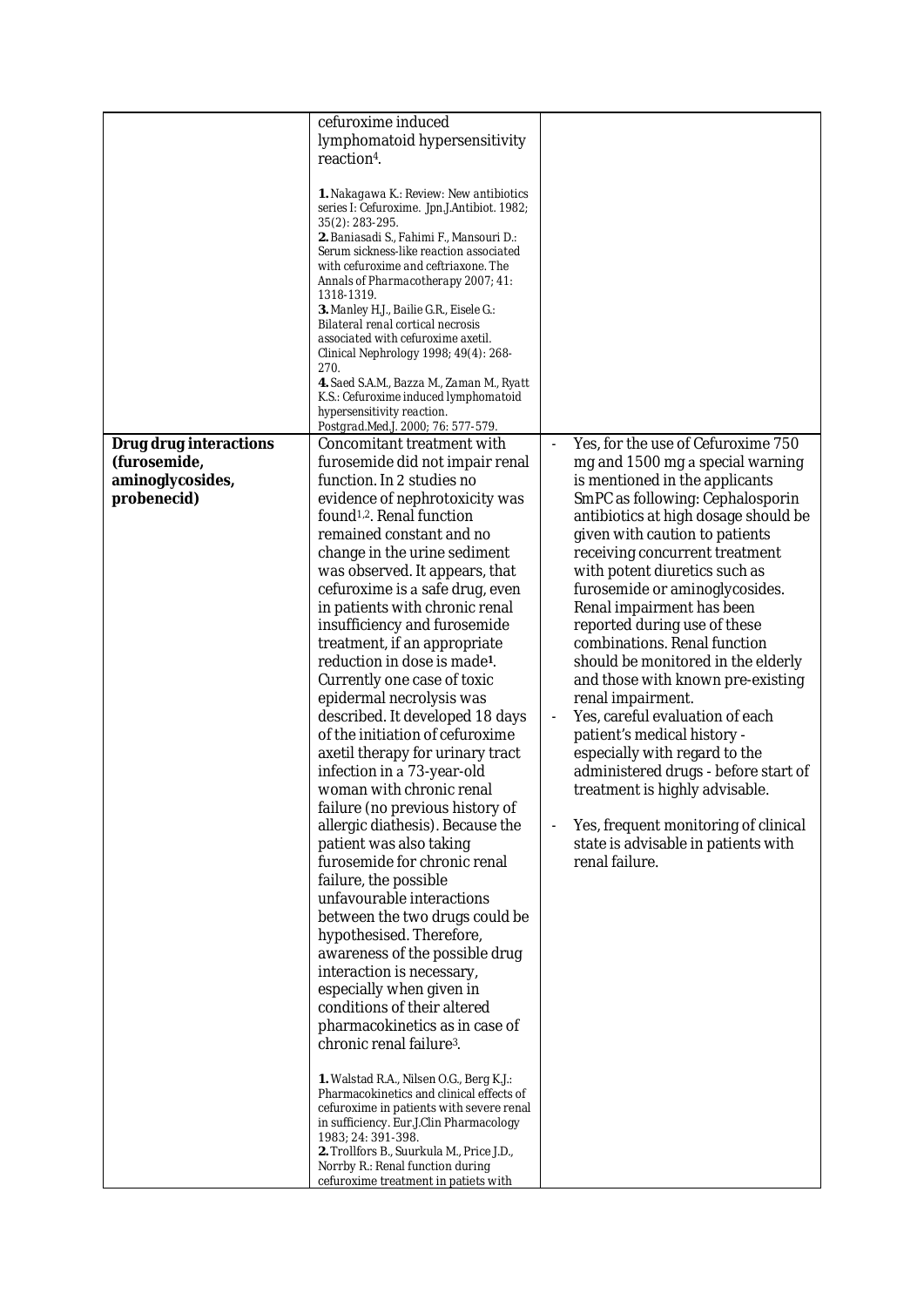| Overgrowth of non-<br>susceptible<br>microorganisms                                 | pre-existing renal impairment. Journal<br>of Antimicrobial Chemotherapy 1980; 6:<br>665-670.<br>3. Grgurevic I., Pejša V., Morovic-Vergles<br>J., Dobric I., Gasparovic V., Tudoric N.:<br>Fatal toxic epidermal necrolysis and<br>severe granulocytopenia following<br>therapy with cefuroxime. Acta<br>Dermatovenerol.Croat. 2008; 16(3).<br>133-137.<br>The worldwide incidence of<br>infections caused by several<br>bacterial strains such as<br>Streptococcus pneumoniae<br>isolates resistant to penicillin<br>and other antimicrobial agents<br>has increased at an alarming<br>rate during the past 2 decades.<br>The clonal spread of non-<br>susceptible strains from<br>country to country and<br>continent to continent is of<br>great concern. Plasmid<br>mediated AmpC b-lactamases<br>represent a new threat. Cross-<br>resistance between cefuroxime<br>and several other $\beta$ -lactam<br>antibiotics, including<br>amoxicillin, methicillin,<br>penicillin and ampicillin and<br>ciprofloxacine and cefpodoxine<br>can also occur.<br>Extended-Spectrum Beta-<br>Lactamases (ESBLs) are<br>enzymes that can be produced<br>by bacteria making them<br>resistant to cephalosporins e.g. | Yes, special recommendation is<br>mentioned in the applicants SmPC<br>as following:<br>Consideration should be given to<br>official guidance on the appropriate<br>use of antibacterial agents. And<br>before beginning treatment, it<br>should be established whether the<br>patient has a history of severe<br>hypersensitivity reactions to<br>cefuroxime, to other<br>cephalosporins or to any other type<br>of beta-lactam agent. Caution<br>should be used if cefuroxime is<br>given to patients with a history of<br>non-severe hypersensitivity to<br>other beta-lactam agents.<br>Yes, it is well known that for the<br>safe use of antibiotics an<br>antibiogram should be prepared<br>before start of treatment to identify<br>susceptible bacterial strains. |
|-------------------------------------------------------------------------------------|-------------------------------------------------------------------------------------------------------------------------------------------------------------------------------------------------------------------------------------------------------------------------------------------------------------------------------------------------------------------------------------------------------------------------------------------------------------------------------------------------------------------------------------------------------------------------------------------------------------------------------------------------------------------------------------------------------------------------------------------------------------------------------------------------------------------------------------------------------------------------------------------------------------------------------------------------------------------------------------------------------------------------------------------------------------------------------------------------------------------------------------------------------------------------------------------------------------|--------------------------------------------------------------------------------------------------------------------------------------------------------------------------------------------------------------------------------------------------------------------------------------------------------------------------------------------------------------------------------------------------------------------------------------------------------------------------------------------------------------------------------------------------------------------------------------------------------------------------------------------------------------------------------------------------------------------------------------------------------------------------|
|                                                                                     | cefuroxime, cefotaxime and<br>ceftazidime - which are the<br>most widely used antibiotics in<br>many hospitals (HPA UK<br>2012).Cefuroxime resistance in<br>S. pneumoniae and H. influenzae<br>may be conferred by alterations<br>in penicillin-binding proteins. In<br>Enterobacteriaceae resistance<br>to cefuroxime may be conferred<br>by several mechanisms alone or<br>in combination, including the<br>production of some beta-<br>lactamases (ESBLs, AmpC and<br>others), porin loss and                                                                                                                                                                                                                                                                                                                                                                                                                                                                                                                                                                                                                                                                                                            |                                                                                                                                                                                                                                                                                                                                                                                                                                                                                                                                                                                                                                                                                                                                                                          |
|                                                                                     | alteration in efflux pumps<br>(EUCAST Cefuroxime 2010).                                                                                                                                                                                                                                                                                                                                                                                                                                                                                                                                                                                                                                                                                                                                                                                                                                                                                                                                                                                                                                                                                                                                                     |                                                                                                                                                                                                                                                                                                                                                                                                                                                                                                                                                                                                                                                                                                                                                                          |
| Interference with<br>diagnostic tests<br>Copper reduction test<br>Ferricyanide test | There have been occasional<br>reports of decreased<br>haemoglobin, or positive<br>Coomb's tests. A Coomb's test<br>was performed in 92 patients<br>before and during or after                                                                                                                                                                                                                                                                                                                                                                                                                                                                                                                                                                                                                                                                                                                                                                                                                                                                                                                                                                                                                               | Yes, for the use of Cefuroxime 750<br>$\blacksquare$<br>mg and 1500 mg special warnings<br>are mentioned in the applicants<br>SmPC as following: The<br>development of a positive Coomb's<br>Test associated with the use of                                                                                                                                                                                                                                                                                                                                                                                                                                                                                                                                             |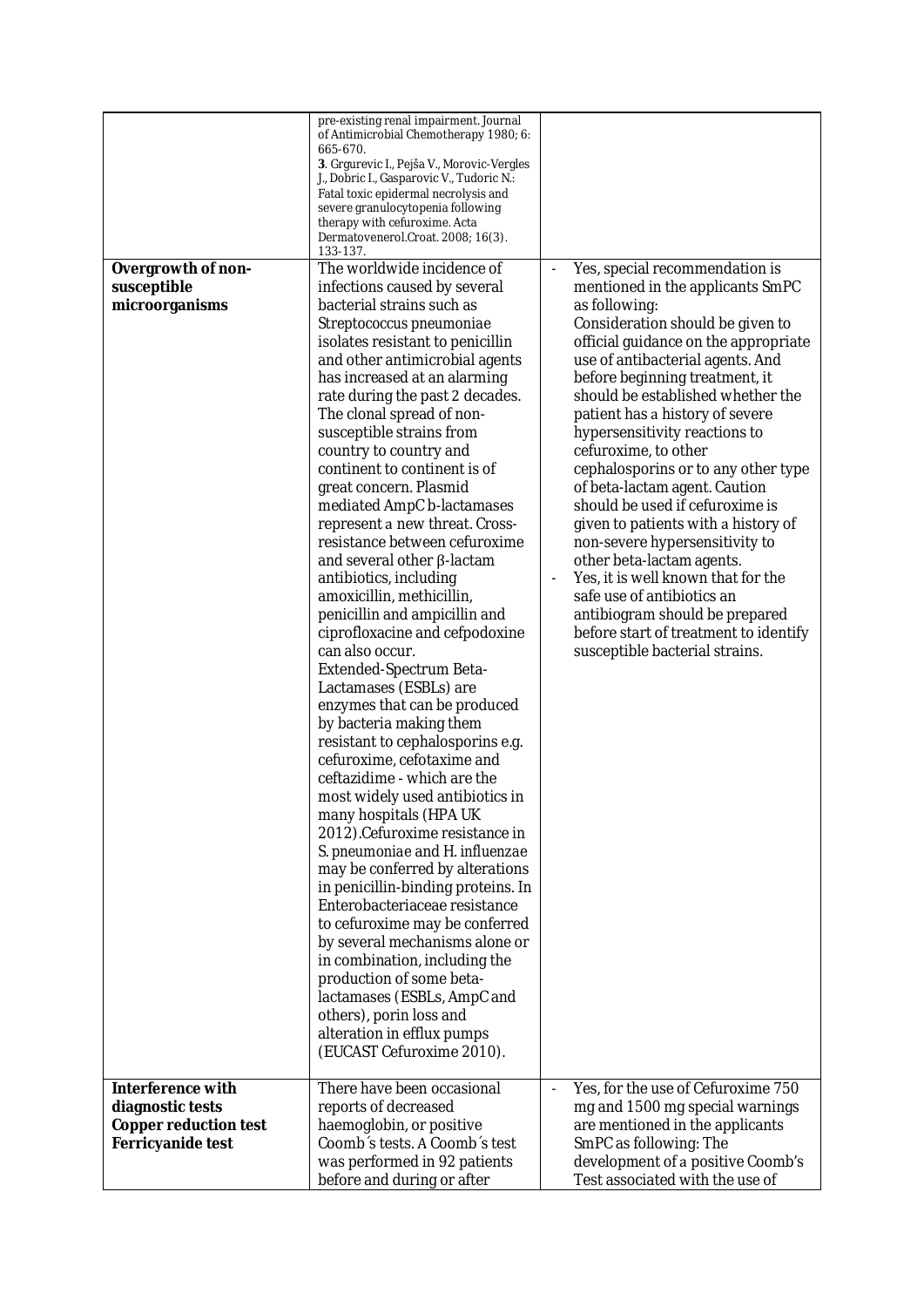|                        | treatment - 3 became positive <sup>1</sup> .<br>1: Harding S. M.: Cefuroxime:<br>Therapeutic success - clinical<br>experience. Schweiz Rundschau Med.<br>(Praxis) 1980; 69: 729-741.                                                                                                                                                                                                                                                                                                                                  | cefuroxime may interfere with<br>cross matching of blood (see<br>section 4.8).<br>Slight interference with copper<br>reduction methods (Benedict's,<br>Fehling's, Clinitest) may be<br>observed. However, this should not<br>lead to false-positive results, as may<br>be experienced with some other<br>cephalosporins. As a false negative<br>result may occur in the ferricyanide<br>test, it is recommended that either<br>the glucose oxidase or hexokinase<br>methods are used to determine<br>blood/plasma glucose levels in<br>patients receiving cefuroxime<br>sodium.                                                                                                         |
|------------------------|-----------------------------------------------------------------------------------------------------------------------------------------------------------------------------------------------------------------------------------------------------------------------------------------------------------------------------------------------------------------------------------------------------------------------------------------------------------------------------------------------------------------------|-----------------------------------------------------------------------------------------------------------------------------------------------------------------------------------------------------------------------------------------------------------------------------------------------------------------------------------------------------------------------------------------------------------------------------------------------------------------------------------------------------------------------------------------------------------------------------------------------------------------------------------------------------------------------------------------|
| Leukopenia/Neutropenia | In total 753 Cefuroxime axetil<br>users are studied based on<br>reports from FDA.<br>Among them 22 patients<br>(2.92%) have Neutropenia.<br>Also observed was neutropenia<br>$(< 1500/mm^3)$ in 18% of 28<br>children treated for more than 5<br>days with cefuroxime <sup>1</sup> .<br>1: Gold B., Rodriguez W.J.: Cefuroxime:<br>Mechanism of action, antimicrobial<br>activity, pharmacokinetics, clinical<br>applications, adverse reactions and<br>therapeutic indications.<br>Pharmacotherapy. 1983; 3: 82-100. | Yes, for the use of Cefuroxime 750<br>$\overline{a}$<br>mg and 1500 mg special advise is<br>given in section 4.8 of the<br>applicants SmPC as following:<br>The most common adverse<br>reactions are neutropenia,<br>eosinophilia, transient rise in liver<br>enzymes or bilirubin, particularly in<br>patients with pre-existing liver<br>disease, but there is no evidence of<br>harm to the liver.<br>Yes, careful evaluation of each<br>patient's medical history before<br>beginning of treatment is highly<br>advisable.<br>Yes, frequent monitoring of clinical<br>state is necessary, especially<br>appropriate hematology tests<br>should be made in hospitalised<br>patients. |
| Haemolytic anaemia     | Drug-induced immune<br>haemolytic anaemia is rarely<br>observed. It is a<br>hypersensitivity reaction and<br>the most commonly cited cause<br>of drug-induced immune<br>haemolytic anaemia has been<br>receipt of second and third<br>generation cephalosporin<br>antibiotics.                                                                                                                                                                                                                                        | Yes, for the use of Cefuroxime 750<br>mg and 1500 mg special advise is<br>given in section 4.8 of the<br>applicants SmPC as following:<br>Cephalosporins as a class tend to be<br>absorbed onto the surface of red<br>cell membranes and react with<br>antibodies directed against the<br>drug to produce a positive Coomb's<br>test (which can interfere with cross<br>matching of blood) and very rarely<br>haemolytic anaemia.<br>Yes, frequent monitoring of clinical<br>$\overline{\phantom{a}}$<br>state is necessary, especially<br>appropriate hematology tests<br>should be made in hospitalised<br>patients.                                                                  |
| Thrombocytopenia       | Drug-induced<br>thrombocytopenia (DIT) is a<br>relatively common clinical<br>disorder. DIT can be<br>distinguished from idiopathic                                                                                                                                                                                                                                                                                                                                                                                    | Yes, for the use of Cefuroxime 750<br>$\overline{\phantom{a}}$<br>mg and 1500 mg thrombocytopenia<br>is listed in section 4.8 of the<br>applicants SmPC.<br>Yes, careful evaluation of each                                                                                                                                                                                                                                                                                                                                                                                                                                                                                             |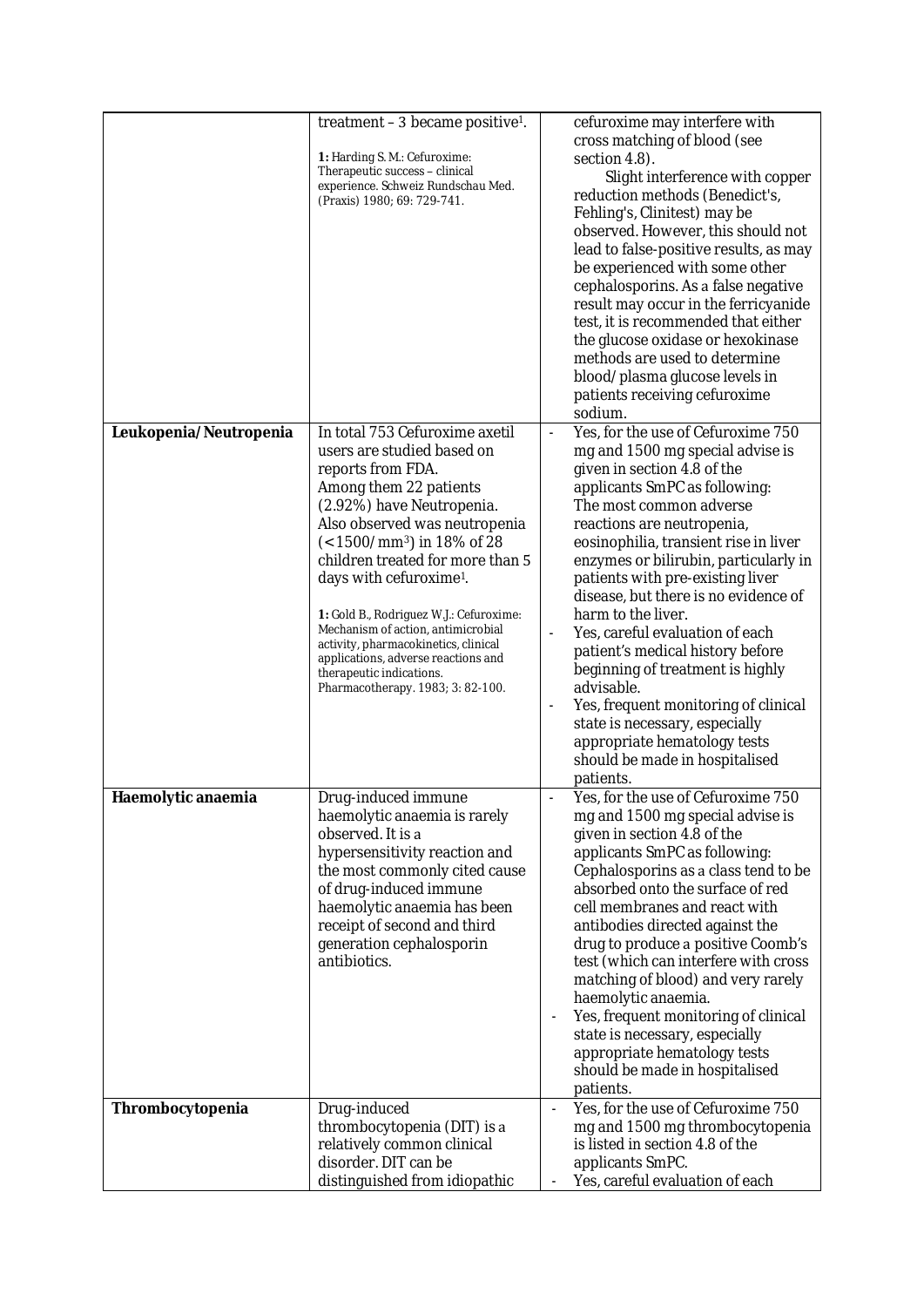|                                                                                                                | thrombocytopenic purpura<br>(ITP), a bleeding disorder<br>caused by thrombocytopenia<br>not associated with a systemic<br>disease, based on the history of<br>drug ingestion or injection and<br>laboratory findings. DIT<br>disorders can be a consequence<br>of decreased platelet<br>production (bone marrow<br>suppression) or accelerated<br>platelet destruction (especially<br>immune-mediated destruction).<br>However drug induced<br>thrombocytopenia associated to<br>cefurocime treatment is very<br>rarely observed.                                              | patient's medical history before<br>beginning of treatment is highly<br>advisable.<br>Yes, frequent monitoring of clinical<br>state is imperative to provide rapid<br>identification and removal of the<br>offending agent before clinically<br>significant bleeding or, in the case<br>of heparin, thrombosis occurs.<br>Yes, frequent monitoring of clinical<br>state is necessary, especially<br>appropriate hematology tests<br>should be done in hospitalised<br>patients.                               |
|----------------------------------------------------------------------------------------------------------------|--------------------------------------------------------------------------------------------------------------------------------------------------------------------------------------------------------------------------------------------------------------------------------------------------------------------------------------------------------------------------------------------------------------------------------------------------------------------------------------------------------------------------------------------------------------------------------|---------------------------------------------------------------------------------------------------------------------------------------------------------------------------------------------------------------------------------------------------------------------------------------------------------------------------------------------------------------------------------------------------------------------------------------------------------------------------------------------------------------|
| Interstitial nephritis                                                                                         | Interstitial nephritis is also<br>known as chemically induced<br>nephritis. It can rarely be<br>observed after administration<br>of antibiotics such as<br>cefuroxime as a result of<br>hypersensitivity reaction to the<br>antibiotic given.                                                                                                                                                                                                                                                                                                                                  | Yes, for the use of Cefuroxime 750<br>mg and 1500 mg the side effect is<br>listed in section 4.8 of the<br>applicants SmPC.<br>Yes, careful evaluation of each<br>patient's medical history before<br>beginning of treatment is highly<br>advisable. Patients with known<br>hypersensitivity to drugs should be<br>frequently monitored and<br>appropriate laboratory tests should<br>be done.                                                                                                                |
| Cutaneous vasculitis                                                                                           | Antibiotics have been the most<br>common drugs reported to<br>cause cutaneous vasculitis,<br>especially β-lactams. Drugs may<br>act as haptens and activate the<br>immune response. It as a type of<br>hypersensitivity reaction<br>limited to the skin.                                                                                                                                                                                                                                                                                                                       | Yes, for the use of Cefuroxime 750<br>$\blacksquare$<br>mg and 1500 mg the side effect is<br>listed in section 4.8 of the<br>applicants SmPC.<br>Yes, careful evaluation of each<br>patient's medical history before<br>beginning of treatment is highly<br>advisable. Patients with known<br>hypersensitivity to drugs should be<br>frequently monitored and<br>appropriate laboratory tests should<br>be done.                                                                                              |
| Erythema multiforme;<br>Toxic epidermal<br>necrolysis;<br>Stevens-Johnson<br>syndrome;<br>Angioneurotic oedema | It is considered by some<br>authors that Erythema<br>multiforme being part of a<br>spectrum of disease which<br>includes, in order of severity,<br>Erythema multiforme, Stevens-<br>Johnson syndrome and toxic<br>epidermal necrolysis (Lyell's<br>syndrome). All three skin<br>deseases are very rare<br>hypersensitivity complications<br>of medications use. Erythema<br>multiforme is a distinctive<br>dermatological eruption<br>featuring iris or target lesions.<br>The minor form is an acute, self-<br>limiting disease that affects the<br>skin but mucous membranes | Yes, for the use of Cefuroxime 750<br>mg and 1500 mg the side effect is<br>listed in section 4.8 of the<br>applicants SmPC.<br>Yes, careful evaluation of each<br>patient's medical history before<br>beginning of treatment is highly<br>advisable.<br>Yes, these adverse drug reactions<br>usually develop within the first<br>week of antibiotic therapy.<br>Therefore careful monitoring of the<br>health status of the patient is<br>helpful to identify early symptoms<br>of severe allergic reactions. |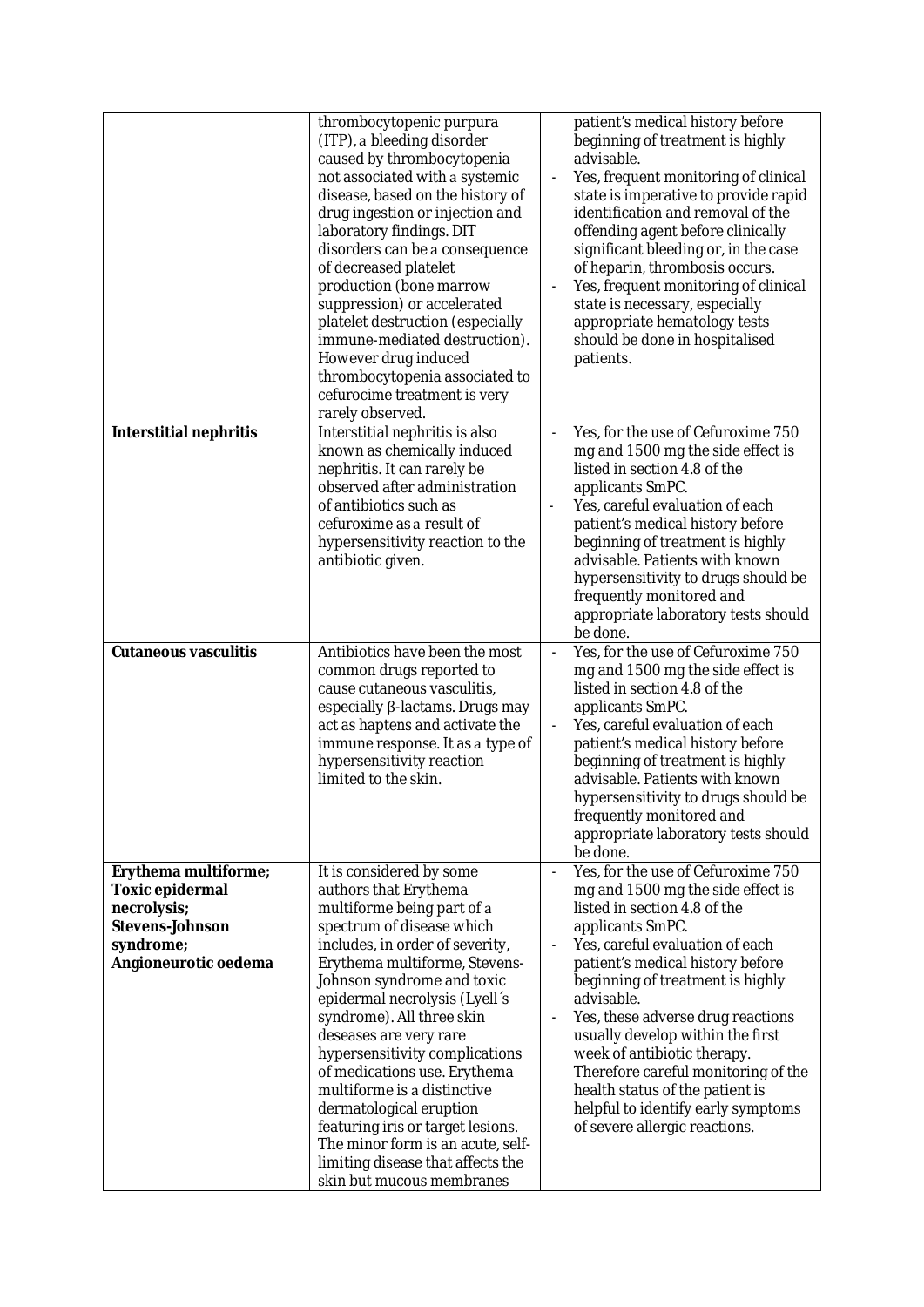|                                                                    | little, if at all. The major form<br>has more involvement of both<br>skin and mucosa and is a<br>potentially life-threatening<br>condition.<br>The estimated frequency for<br>Stevens-Johnson syndrome is to<br>be 1-2/million each year and<br>0.4-1.2/million each year for<br>Lyell's syndrome. More than<br>200 medications have been<br>reported in association with                                                                                                                                                                                                                                                                                                                                                                                                                                                                                                                                                                                                                                                                                     |                                                                                                                                                                                                                                                                                                                                                                                                                                                                                                                                                                                                                                                                                                                                                                                                                                                                                                                                                                                                                                                                                                                                                                                                                                              |
|--------------------------------------------------------------------|---------------------------------------------------------------------------------------------------------------------------------------------------------------------------------------------------------------------------------------------------------------------------------------------------------------------------------------------------------------------------------------------------------------------------------------------------------------------------------------------------------------------------------------------------------------------------------------------------------------------------------------------------------------------------------------------------------------------------------------------------------------------------------------------------------------------------------------------------------------------------------------------------------------------------------------------------------------------------------------------------------------------------------------------------------------|----------------------------------------------------------------------------------------------------------------------------------------------------------------------------------------------------------------------------------------------------------------------------------------------------------------------------------------------------------------------------------------------------------------------------------------------------------------------------------------------------------------------------------------------------------------------------------------------------------------------------------------------------------------------------------------------------------------------------------------------------------------------------------------------------------------------------------------------------------------------------------------------------------------------------------------------------------------------------------------------------------------------------------------------------------------------------------------------------------------------------------------------------------------------------------------------------------------------------------------------|
| Transient rise in liver<br>enzymes;<br>Transient rise in bilirubin | Stevens-Johnson syndrome and<br>Lyell's syndrome.<br>Most cases of drug induced<br>hepatotoxicity are idiosyncratic<br>and occur via an immunological<br>reaction or in response to the<br>presence of hepatotoxic<br>metabolites. With the exception<br>of trovafloxacin and<br>telithromycin hepatotoxicity<br>crude incidence remains<br>globally low but variable (5<br>patients per 100 000<br>population). Current data show<br>a genetic association with<br>severe drug-induced liver<br>injury. Antibiotic-induced<br>hepatotoxicity can often be<br>detected early from elevations<br>in serum alanine amino-<br>transferase (ALT) levels,<br>where these exceed twice the<br>upper limit of normal (ULN).<br>Clinically significant rises in<br>ALT accompanied by jaundice<br>(bilirubin level $\geq 2 \times \text{ULN}$ )<br>suggest a worse prognosis<br>compared with elevated ALT<br>alone, with the combination of<br>hepatocellular injury (ALT > 3 x<br>ULN) and jaundice (bilirubin >2<br>× ULN) being associated with<br>~10% mortality | Yes, for the use of Cefuroxime 750<br>mg and 1500 mg the side effects are<br>described in section 4.8 of the<br>applicants SmPC in the following:<br>The most common adverse<br>reactions are neutropenia,<br>eosinophilia, transient rise in liver<br>enzymes or bilirubin, particularly in<br>patients with pre-existing liver<br>disease, but there is no evidence of<br>harm to the liver. Transient rises in<br>serum liver enzymes or bilirubin<br>have been observed which are<br>usually reversible.<br>Yes, patients at risk are mainly<br>those with previous experience of<br>hepatotoxic reaction to antibiotics,<br>the aged or those with impaired<br>hepatic function. Therefore careful<br>evaluation of each patient's medical<br>history before beginning of<br>treatment is highly advisable.<br>Yes, frequent monitoring of clinical<br>state and appropriate laboratory<br>tests are required in patients with a<br>history of allergic drug reactions or<br>hepatic impairment. Elevated liver<br>enzymes can be detected during<br>routine blood testing. In this case<br>the physician should determine the<br>specific cause by reviewing the<br>medications, signs and symptoms<br>and other tests and procedures. |

# **Missing information**

| <b>Risk</b>          | What is known                      | Preventability                     |
|----------------------|------------------------------------|------------------------------------|
| Use in pregnancy and | Cefuroxime crosses placental       | Yes, for the use of Cefuroxime 750 |
| lactation            | barrier and is rapidly excreted    | mg and 1500 mg special warnings    |
|                      | into the amniotic fluid.           | are mentioned in the applicants    |
|                      | Therapeutic concentrations of      | SmPC section 4.6 as following:     |
|                      | cefuroxime were present in         | There are limited amounts of data  |
|                      | umbilical vein serum for up to     | from the use of cefuroxime in      |
|                      | eight hours after injection. It is | pregnant women. Studies in         |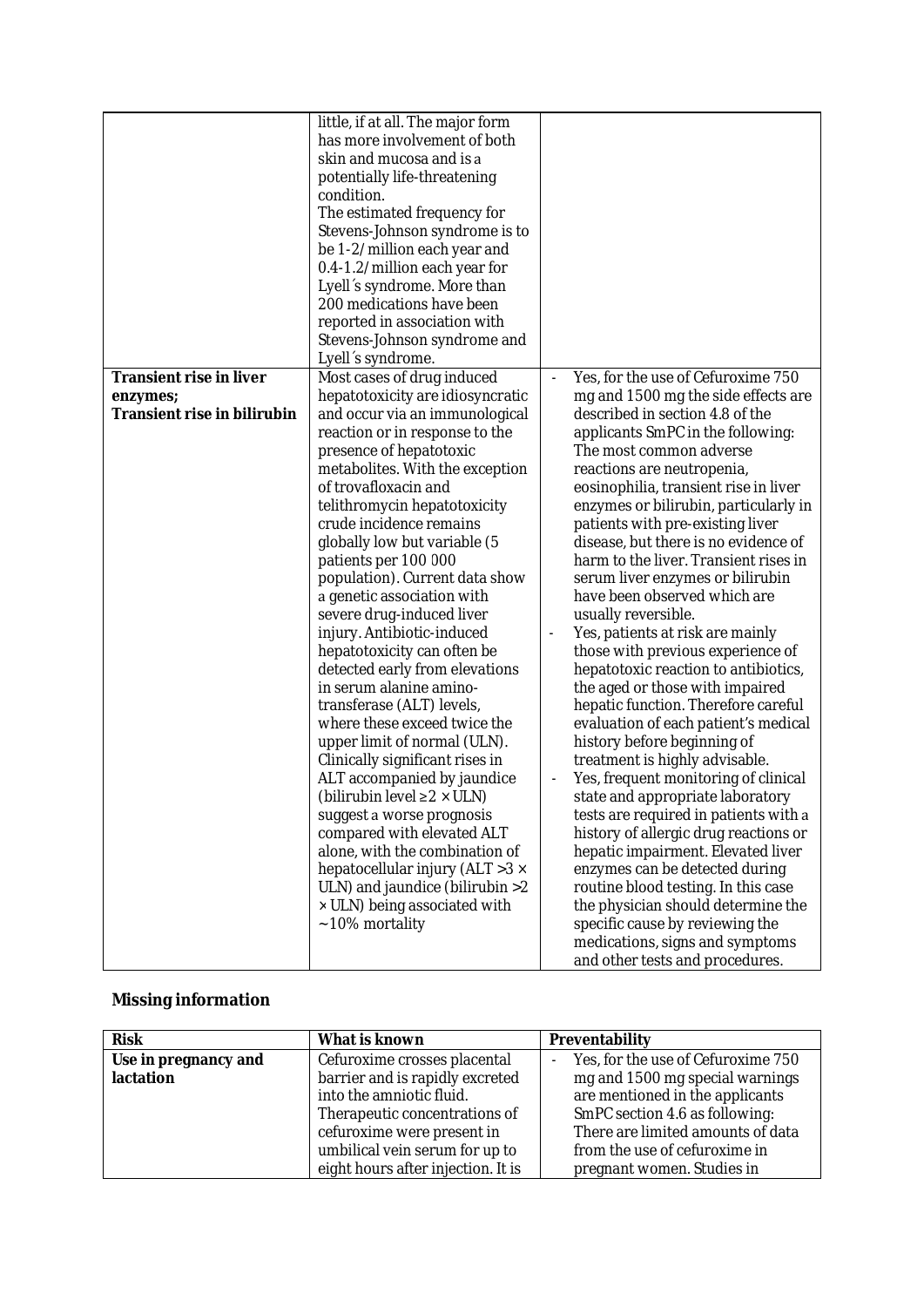|                           | therefore well suited for the<br>treatment of certain threatening<br>or established intrauterine<br>infections <sup>1,2</sup> .<br>Cefuroxime crosses into breast<br>milk. All adverse effects were<br>minor self-limiting and did not<br>necessitate interruption of<br>breast-feeding <sup>3</sup> . Data from<br>Berkovitch et al. 2000 <sup>4</sup> suggest<br>that exposure to cefuroxime<br>during the first trimester is<br>probably not associated with an<br>increased risk for<br>malformations or spontaneous<br>abortions.<br>1: Bergogne-Berezin E., Pierre J.,<br>Rouvillois J.L., Dumez Y.: Placental<br>transfer of cefuroxime in late<br>pregnancy. Drugs Exptl.Clin.Res. 1981;<br>7(4): 465-469.<br>2: Philipson A., Stiernstedt G.:<br>Pharmacokinetics of cefuroxime in<br>pregnancy. Am.J.Obstet.Gynecol. 1982;<br>142(7): 823-828.<br>3: Benyamini L., Merlob P., Stahl B.,<br>Braunstein R., Bortnik O., Bulkowstein<br>M., Zimmerman D., Berkovitch M.: The<br>safety of amoxicillin/clavulanic acid and<br>cefuroxime during lactation. The Drug<br>Monit. 2005; 27(4): 499-502.<br>4: Berkovitch M., Segal-Socher I.,<br>Greenberg R., Bulkowshtein M., Arnon J.,<br>Merlob P., Or-Noy A.: First trimester<br>exposure to cefuroxime: a prospective<br>cohort study. Br.J.Clin.Pharmacol. 2000;<br>50: 161-165. | animals have shown no<br>reproductive toxicity (see section<br>5.3). Cefuroxime should be<br>prescribed to pregnant women only<br>if the benefit outweighs the risk.<br>Cefuroxime is excreted in human<br>milk in small quantities. Adverse<br>reactions at therapeutic doses are<br>not expected, although a risk of<br>diarrhoea and fungus infection of<br>the mucous membranes cannot be<br>excluded. A decision must be made<br>whether to discontinue breast-<br>feeding or to discontinue/abstain<br>from cefuroxime therapy taking<br>into account the benefit of breast<br>feeding for the child and the benefit<br>of therapy for the woman.<br>Yes, careful evaluation of each<br>patient's medical history before<br>beginning of treatment is highly<br>advisable. A risk/benefit analysis of<br>mother and unborn is necessary if<br>antibiotics will be given during<br>pregnancy. |
|---------------------------|-------------------------------------------------------------------------------------------------------------------------------------------------------------------------------------------------------------------------------------------------------------------------------------------------------------------------------------------------------------------------------------------------------------------------------------------------------------------------------------------------------------------------------------------------------------------------------------------------------------------------------------------------------------------------------------------------------------------------------------------------------------------------------------------------------------------------------------------------------------------------------------------------------------------------------------------------------------------------------------------------------------------------------------------------------------------------------------------------------------------------------------------------------------------------------------------------------------------------------------------------------------------------------------------------------------------------------------------|----------------------------------------------------------------------------------------------------------------------------------------------------------------------------------------------------------------------------------------------------------------------------------------------------------------------------------------------------------------------------------------------------------------------------------------------------------------------------------------------------------------------------------------------------------------------------------------------------------------------------------------------------------------------------------------------------------------------------------------------------------------------------------------------------------------------------------------------------------------------------------------------------|
| Use in hepatic impairment | The pharmacokinetic features<br>of cefuroxime are not affected in<br>cirrhotic patients without<br>ascites. Therefore the antibiotic<br>is particularly suitable for acute<br>infections in hospital and also<br>for cirrhotic patients without<br>ascites without any difference<br>in the dosage.                                                                                                                                                                                                                                                                                                                                                                                                                                                                                                                                                                                                                                                                                                                                                                                                                                                                                                                                                                                                                                       | Yes, for the use of Cefuroxime 750<br>mg and 1500 mg a special<br>recommendation is mentioned in<br>the applicants SmPC in section 4.2<br>as following: Cefuroxime is<br>primarily eliminated by the kidney.<br>In patients with hepatic<br>dysfunction this is not expected to<br>affect the pharmacokinetics of<br>cefuroxime.<br>Yes, for the use of Cefuroxime 750<br>mg and 1500 mg information is<br>given in the applicants SmPC in<br>section 4.8 as following: The most<br>common adverse reactions are<br>neutropenia, eosinophilia, transient<br>rise in liver enzymes or bilirubin,<br>particularly in patients with pre-<br>existing liver disease, but there is<br>no evidence of harm to the liver.<br>Yes, careful evaluation of each<br>patient's medical history before<br>beginning of treatment is highly<br>advisable.                                                        |